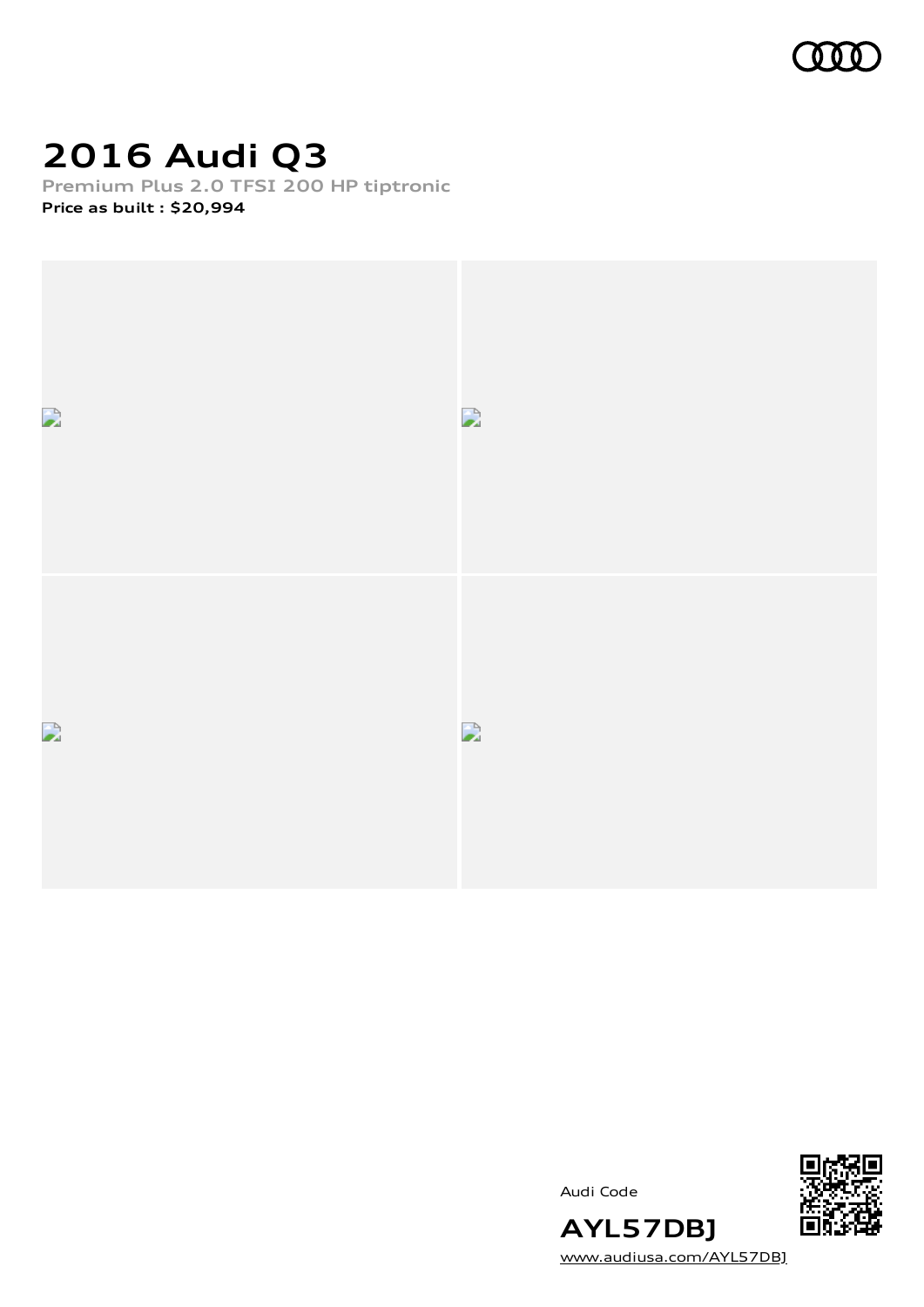#### **Audi 2016 Audi Q3** Premium Plus 2.0 TFSI 200 HP tiptronic

**Price as buil[t](#page-9-0)** \$20,994

### **Exterior colour**

Monsoon Gray metallic

### $\overline{\phantom{a}}$

### **Further Information**

|                 | N٥           |
|-----------------|--------------|
| Mileage         | 85,536 miles |
| Type of vehicle | Used car     |

**Warranty**

### **Interior colour**

| Seats     | rock gray       |
|-----------|-----------------|
| Dashboard | black-rock gray |
| Carpet    | black           |
| Headliner | lunar silver    |

#### **Audi Code** AYL57DBJ

**Your configuration on www.audiusa.com** [www.audiusa.com/AYL57DBJ](https://www.audiusa.com/AYL57DBJ)

**Commission number** bbd46aa10a0e0971237a

### **Technical Specifications**

| Engine type                  | Four-cylinder                                 |
|------------------------------|-----------------------------------------------|
| stroke                       | Displacement/Bore and 1,984/82.5 x 92.8 cc/mm |
| Torque                       | 207 @ 1,700 - 5,000 lb-ft@rpm                 |
| Top track speed              | 130 mph mph                                   |
| Acceleration (0 - 60<br>mph) | 7.8 sec. seconds                              |
| Recommended fuel             | Premium                                       |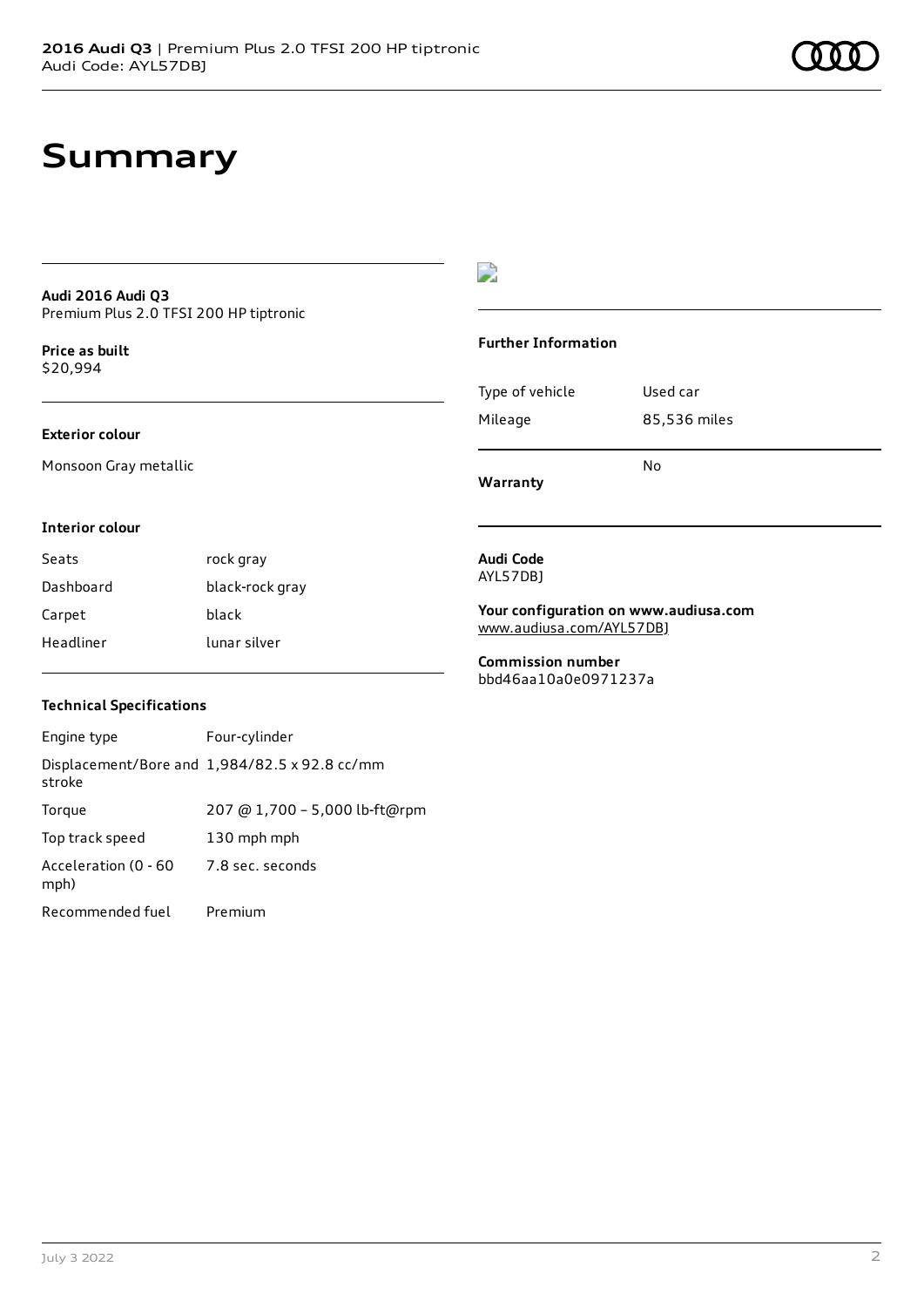# **Equipment**

Monsoon Gray metallic

19" 5-double-spoke Offroad design wheels with 255/40 all-season tires

Technology package

Power trunk open/close and hands-free release

Balsamic Brown Walnut Wood inlays

Color driver information system

HD Radio™ Technology

Audi side assist

BLUETOOTH® wireless technology preparation for mobile phone







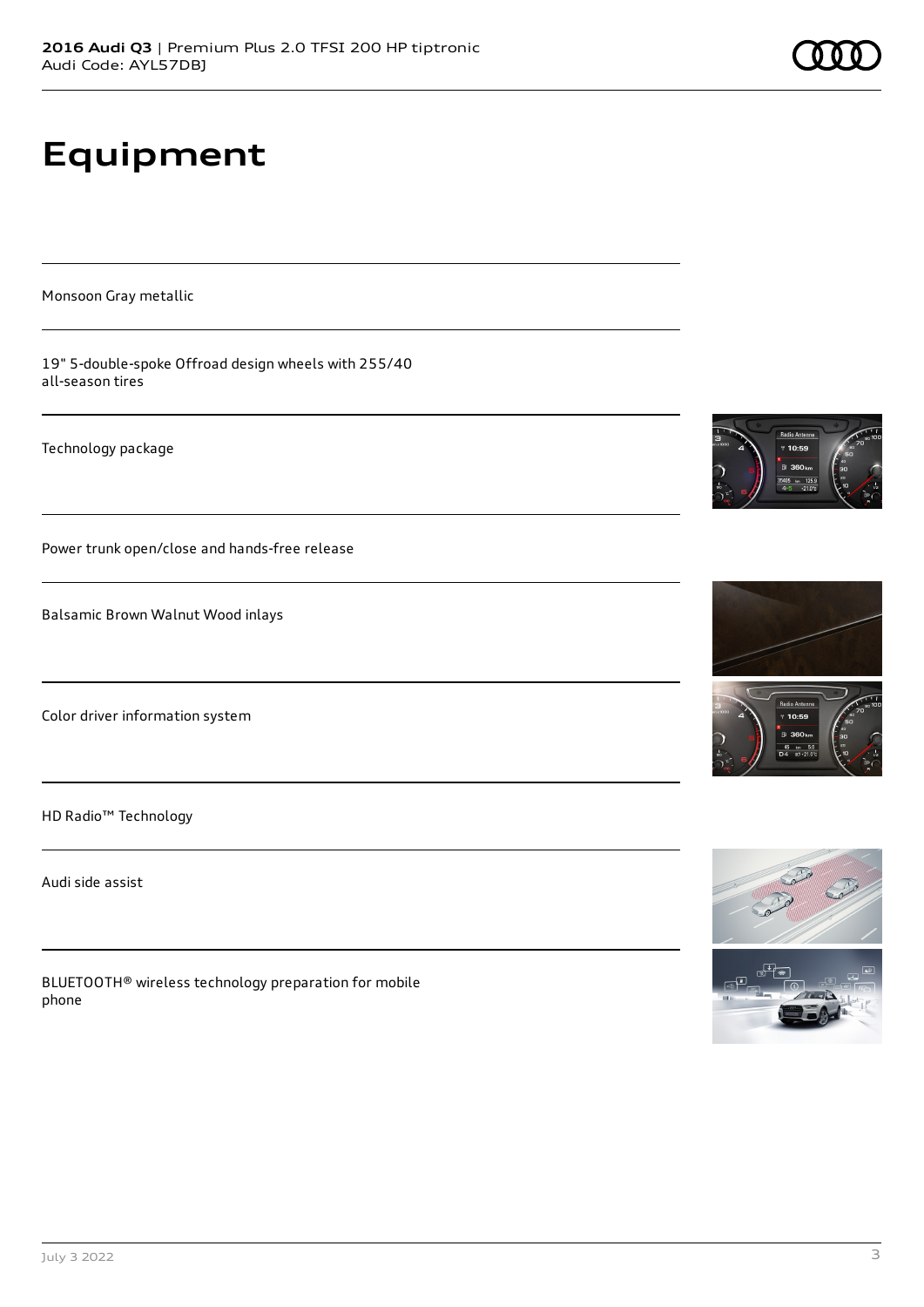### **Standard features**

### **Safety and Security**

**Exterior**

| 4UM  | Front passenger airbags with passenger<br>airbag deactivation switch              |
|------|-----------------------------------------------------------------------------------|
| 1 AT | Electronic stabilisation control (ESC)                                            |
| UH1  | Electromechanical parking brake                                                   |
| 8T2  | Cruise control with coast, resume and<br>accelerate features                      |
| 7K6  | Tire-pressure monitoring system                                                   |
| 4X3  | Head/thorax side airbags                                                          |
| 8N6  | Light / rain sensor                                                               |
| 413  | Audi advanced key - keyless start, stop and<br>entry                              |
| 3B7  | ISOFIX child seat mounting and Top Tether<br>anchorage point for outer rear seats |

| <b>Interior</b> |                                                                               |
|-----------------|-------------------------------------------------------------------------------|
| QE5             | Storage package and luggage compartment<br>package                            |
| 3FU             | Panoramic sunroof                                                             |
| 7M0             | Plastic door sill trims                                                       |
| 6N)             | Light cloth headliner                                                         |
| 9AK             | Automatic dual-zone climate control                                           |
| 417             | Auto-dimming interior mirror with compass                                     |
| QQ1             | Illumination for interior door handles, air<br>vent controls, front footwells |
| 1 XW            | Three-spoke multifunction steering wheel                                      |
| 6F3             | Front center armrest                                                          |
| 7F9             | Leather gearshift knob                                                        |
| 3 <sub>NU</sub> | Load-through facility                                                         |
| N1F             | Leather seating surfaces                                                      |

### 4A3 Heated front seats

### **Infotainment and Driver Assistance**

| UG5 | Hill descent assist  |
|-----|----------------------|
| UF7 | Audi music interface |
| 9VD | Audi sound system    |
| OH1 | Voice control        |

| 803 | Automatic headlight leveling |  |
|-----|------------------------------|--|
|     |                              |  |

0P0 Dual exhaust outlets

mirrors

3S1 Aluminum roof rails

5J1 Rear roof spoiler

1S1 Car jack

1D8 Provision for towing bracket

6XD Power-adjustable heated exterior side

8TB Rear fog lights

8IH Xenon plus

- HT2 19" 255/40 all-season tires
- 8SL LED taillights
- 4KF Privacy glass
- 4ZB High-gloss package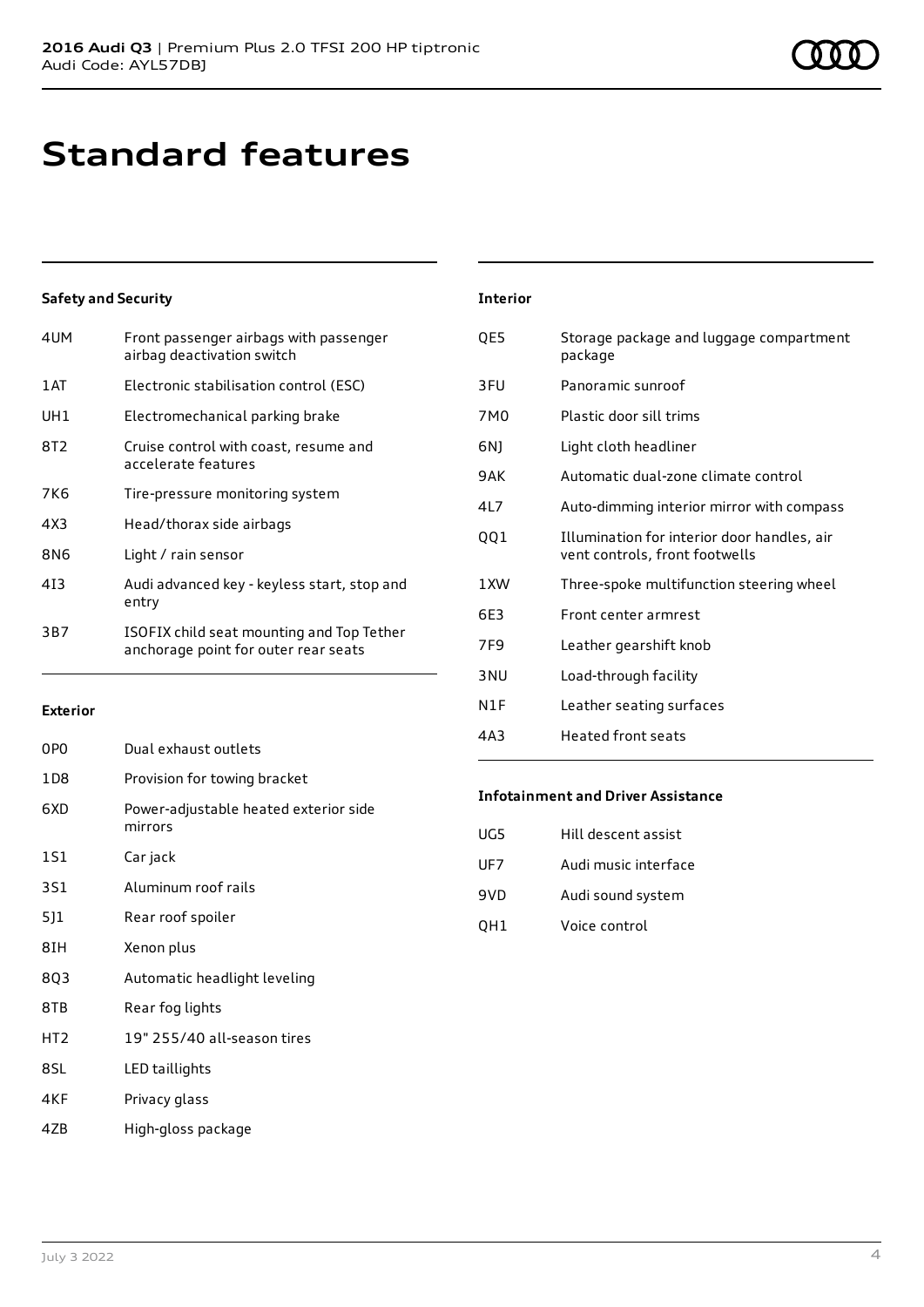# **Dealer remarks**

Monsoon Gray Metallic 2016 Audi Q3 2.0T Premium Plus FrontTrak w/ Navigation FrontTrak 6-Speed Automatic with Tiptronic 2.0L 4-Cylinder TFSI One Owner Car Fax, Q3 2.0T Premium Plus FrontTrak w/ Navigation, ABS brakes, Audi Connect w/Online Services, Audi Side Assist, Color Driver Information System w/Trip Computer, Compass, Electronic Stability Control, Front dual zone A/C, Heated Front Seats, Heated front seats, Illuminated entry, Low tire pressure warning, Power moonroof, Power Tailgate, Radio: MMI Navigation Plus, Remote keyless entry, Technology Package, Traction control, Wheels: 8.5" x 19" 5-Double-Spoke-Design.

Recent Arrival! 20/29 City/Highway MPG

Awards:

\* JD Power Initial Quality Study (IQS), Vehicle Dependability Study \* JD Power Initial Quality Study (IQS), Vehicle Dependability Study (VDS) \* JD Power Initial Quality Study (IQS) \* 2016 IIHS Top Safety Pick \* 2016 KBB.com 10 Best Luxury Cars Under \$35,000

Reviews:

\* Ride is quiet and comfortable, as a luxury SUV should be; high-quality materials inside the cabin follow theme of opulence; cargo capacity beats some competitors; plenty of available features. Source: Edmunds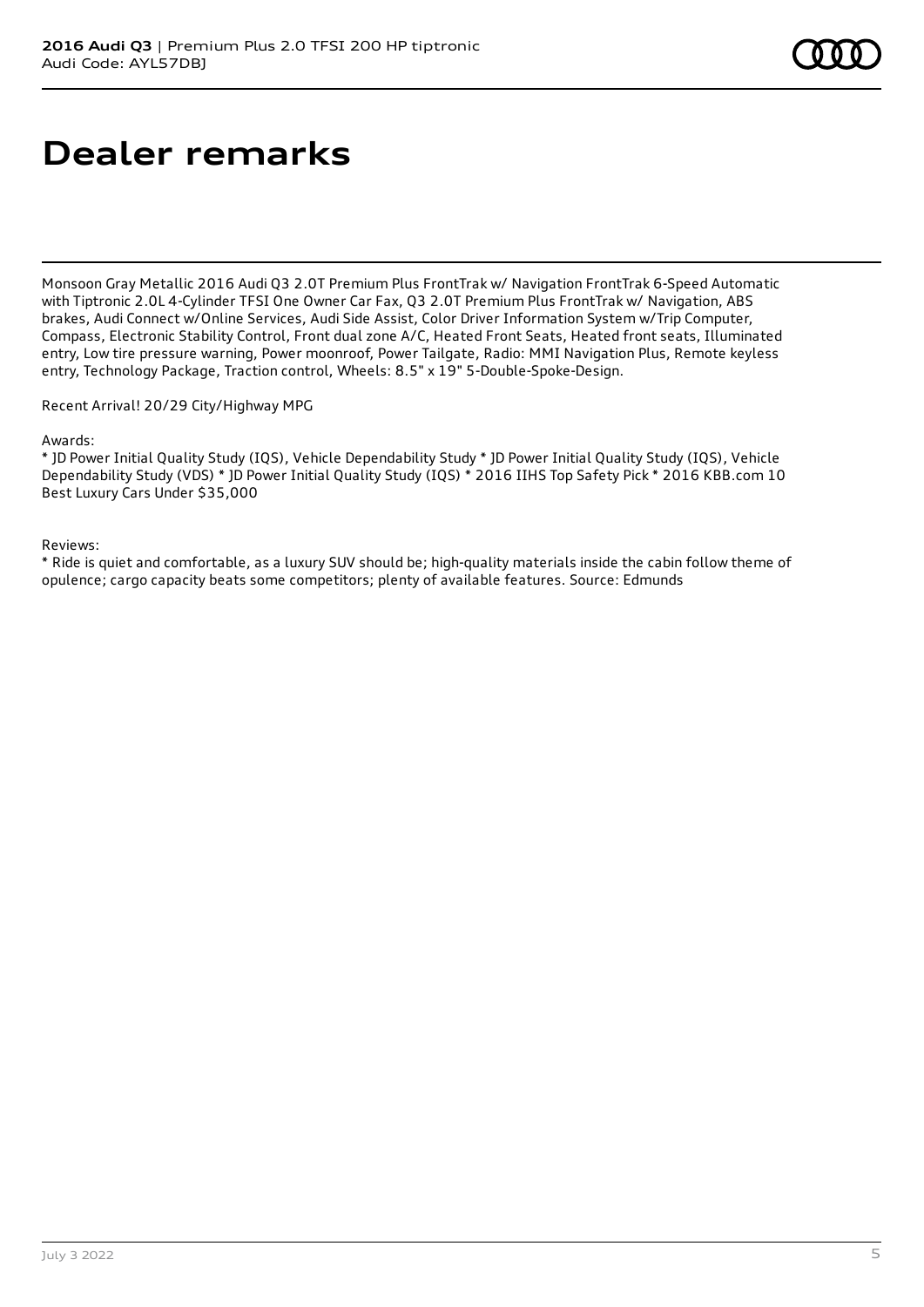# **Technical Specifications**

### **(1/2)**

### **Engineering | Performance**

| Four-cylinder                                 |
|-----------------------------------------------|
| Acceleration (0 - 60<br>7.8 sec. seconds      |
| Cast-iron                                     |
| Induction/fuel injection Turbocharged/TFSI®   |
| Aluminum-alloy                                |
| 200 @ 5,100 - 6,000 @ rpm                     |
| Displacement/Bore and 1,984/82.5 x 92.8 cc/mm |
| 130 mph mph                                   |
| 207 @ 1,700 - 5,000 lb-ft@rpm                 |
| 16-valve DOHC                                 |
|                                               |

| <b>Steering</b>                            |                                                                   |
|--------------------------------------------|-------------------------------------------------------------------|
| Steering type                              | Electromechanical power steering<br>system                        |
| Turning diameter, curb- 38.7 ft<br>to-curb |                                                                   |
| Steering ratio                             | 16.4:1                                                            |
| <b>Suspension</b>                          |                                                                   |
| Front axle                                 | MacPherson strut front suspension                                 |
| Rear axle                                  | Four-link rear suspension                                         |
| <b>Brake system</b>                        |                                                                   |
| <b>Front brakes</b>                        | 12.3 (ventilated disc) in                                         |
| Rear brakes                                | 11.1 (solid disc) in                                              |
| <b>Body</b>                                |                                                                   |
| Material                                   | Fully galvanized steel unibody with<br>aluminum hood and tailgate |
| Corrosion protection                       | Multistep anti-corrosion protection                               |
| <b>Warranty   Maintenance</b>              |                                                                   |
| Warranty                                   | 4-year/50,000-mile new vehicle<br>limited warranty                |
| Maintenance                                | 12-month/5,000-mile (whichever<br>occurs first) NO CHARGE first   |

scheduled maintenance

| Gear ratios: 6th         | 0.688                                                                             |
|--------------------------|-----------------------------------------------------------------------------------|
| Gear ratios: Final Drive | ΝA                                                                                |
| Gear ratios: 4th         | 1.164                                                                             |
| Transmission             | Six-speed Tiptronic <sup>®</sup> automatic<br>transmission with front-wheel drive |
| Gear ratios: 5th         | 0.860                                                                             |
| Gear ratios: 2nd         | 2.303                                                                             |
| Gear ratios: 3rd         | 1.556                                                                             |
| Gear ratios: Reverse     | 3.422                                                                             |
| Gear ratios: 1st         | 3.949                                                                             |
|                          |                                                                                   |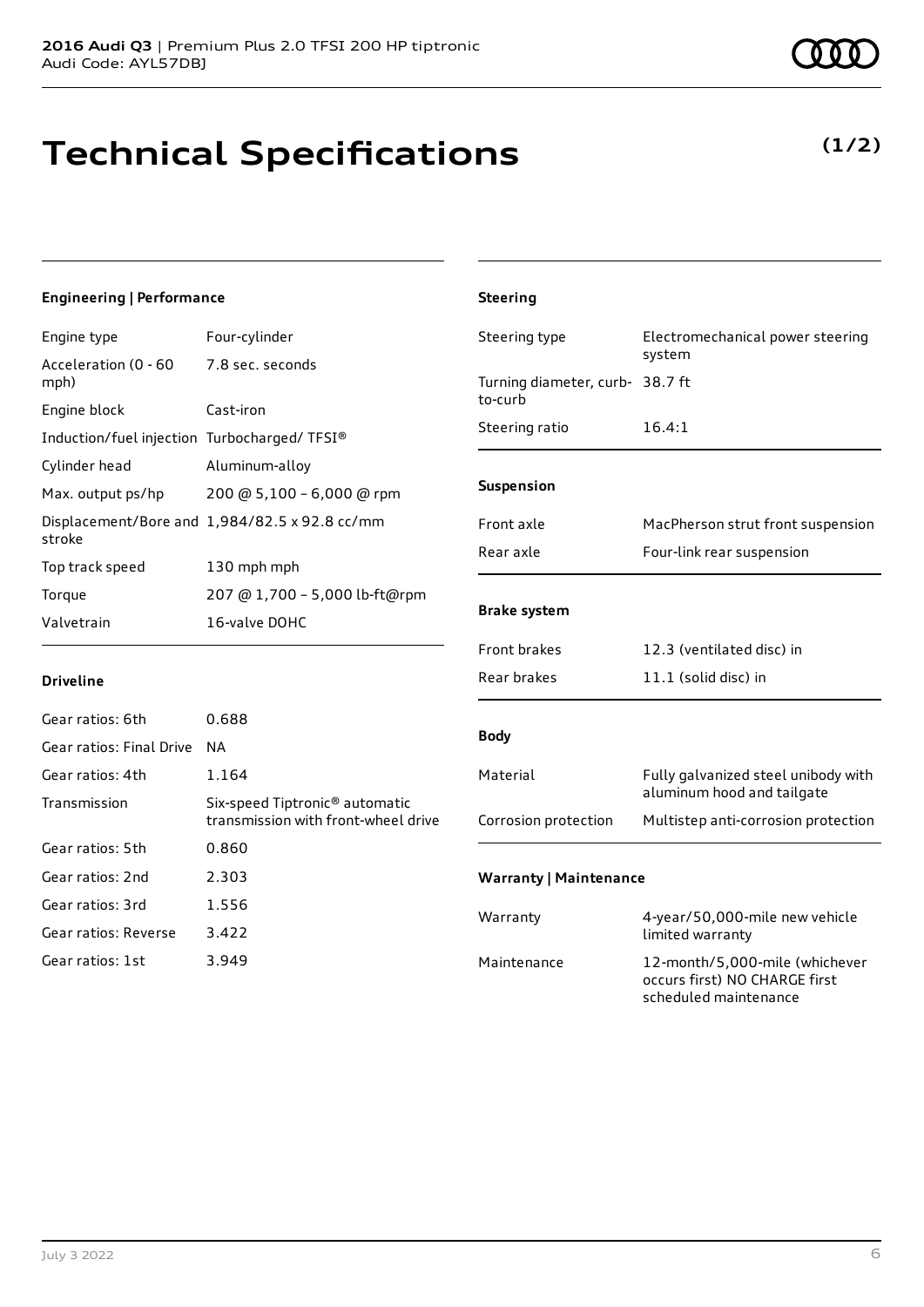### **Technical Specifications**

### **Exterior Measurements**

| Height                           | 62.6 in   |
|----------------------------------|-----------|
| Overall width without<br>mirrors | $72.1$ in |
| Length                           | 172.8 in  |
| Wheelbase                        | 102.5 in  |
| Drag coefficient                 | 0.32 Cw   |
| Overall width with<br>mirrors    | 79.5 in   |
| Track rear                       | 61.2 in   |
| <b>Track front</b>               | 61.1 in   |
| Curb weight                      | 3.494 lb  |

#### **Interior measurements**

| Seating capacity                          | 5                      |
|-------------------------------------------|------------------------|
| Shoulder room, rear                       | 53.6 in                |
| Head room with front<br>sunroof           | 37.0 in                |
| Leg room, rear                            | $31.1$ in              |
| Shoulder room, front                      | 55.8 in                |
| Head room with rear<br>sunroof            | 37.4 in                |
| Leg room, front                           | 40.0 in                |
| Cargo volume, rear<br>seatbacks up/folded | 16.7/48.2 cu ft, cu ft |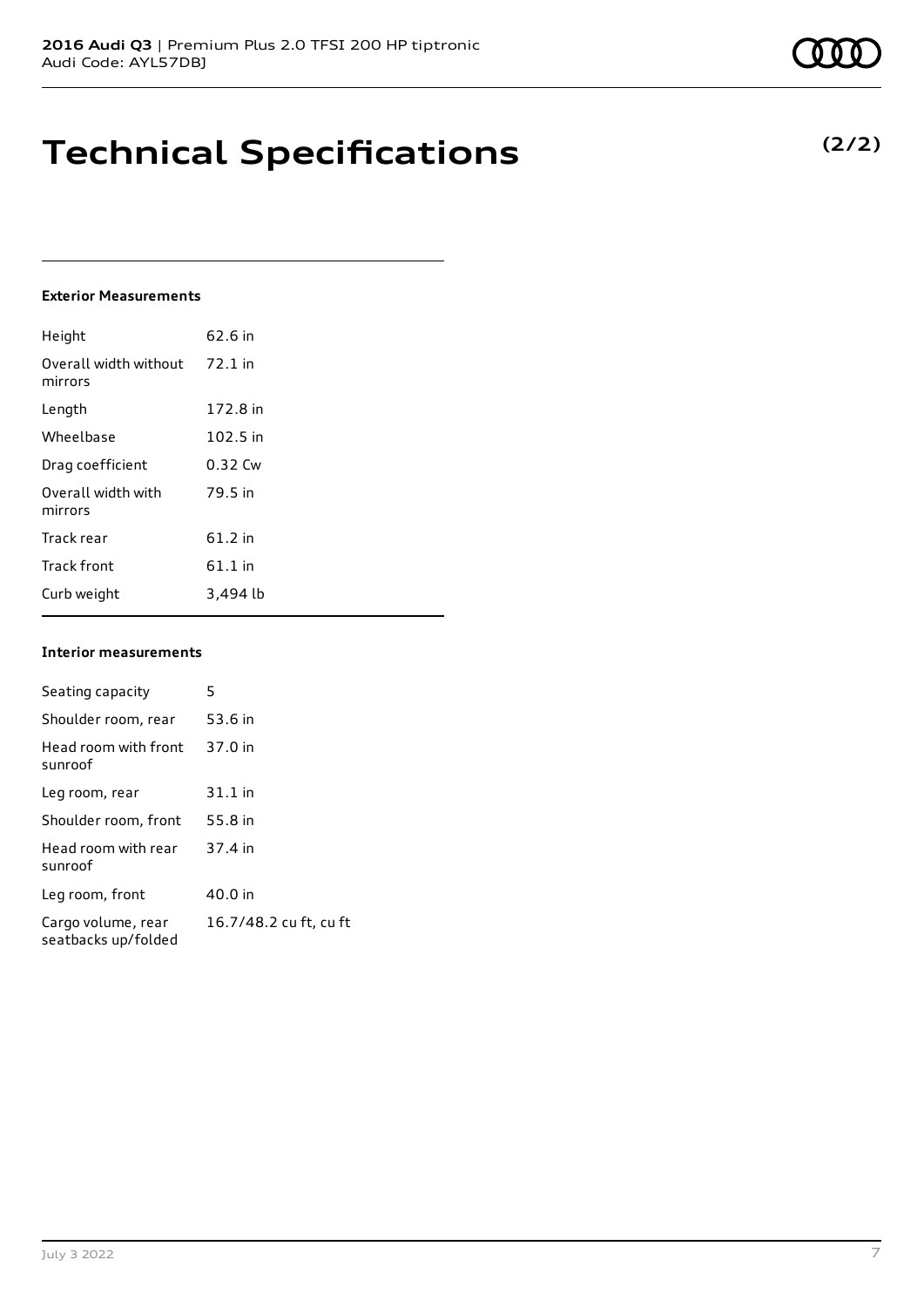### **Consumption- and emission**

### **Consumption by NEDC**

| urban       | 20 mpg   |
|-------------|----------|
| extra-urban | 29 mpg   |
| combined    | $23$ mpg |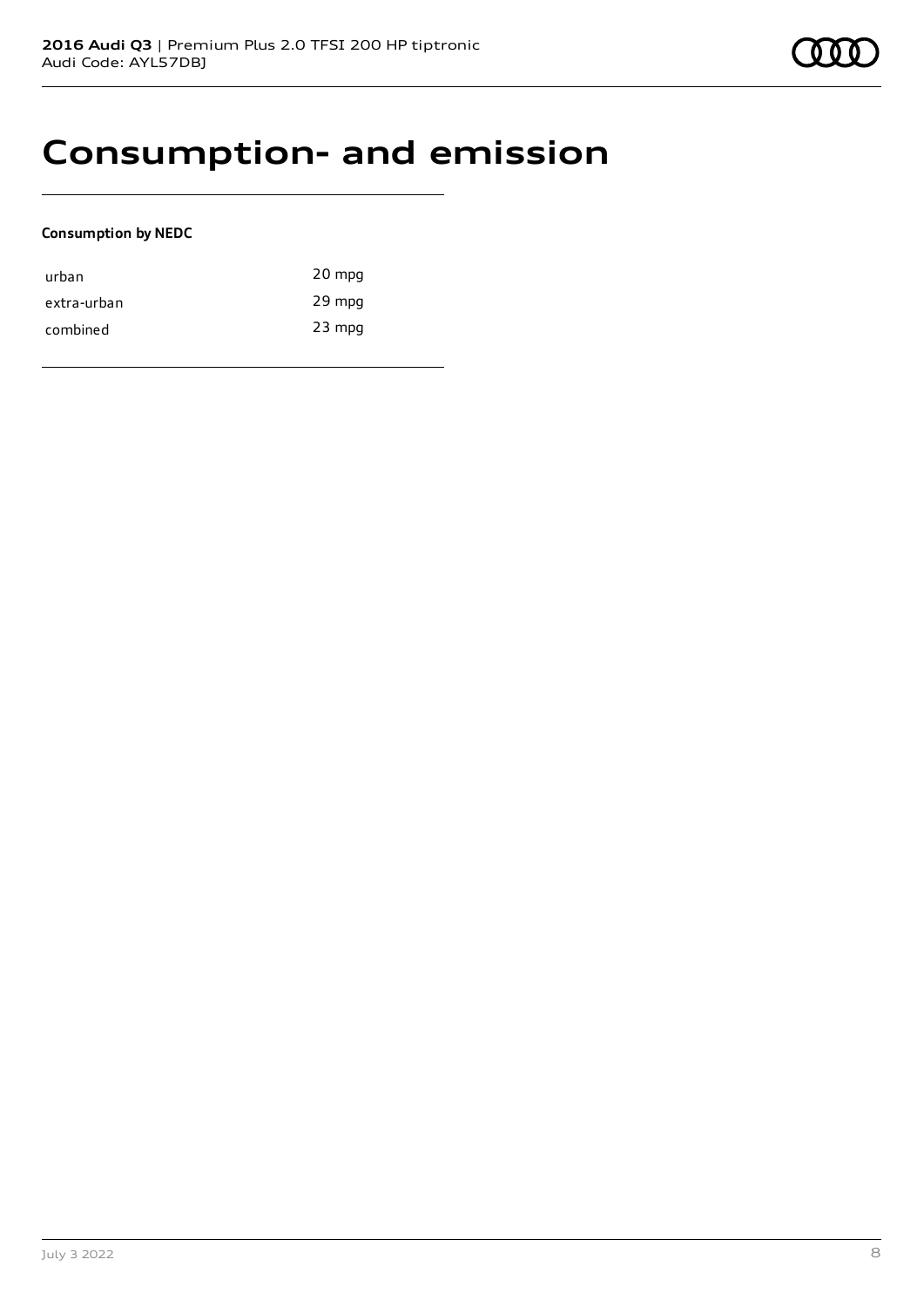# **Contact**

Dealer **Audi Dallas**

5033 Lemmon Ave 75209 Dallas TX

Phone: +12145611800 FAX: 2144380893

www: [https://www.audidallas.com](https://www.audidallas.com/)